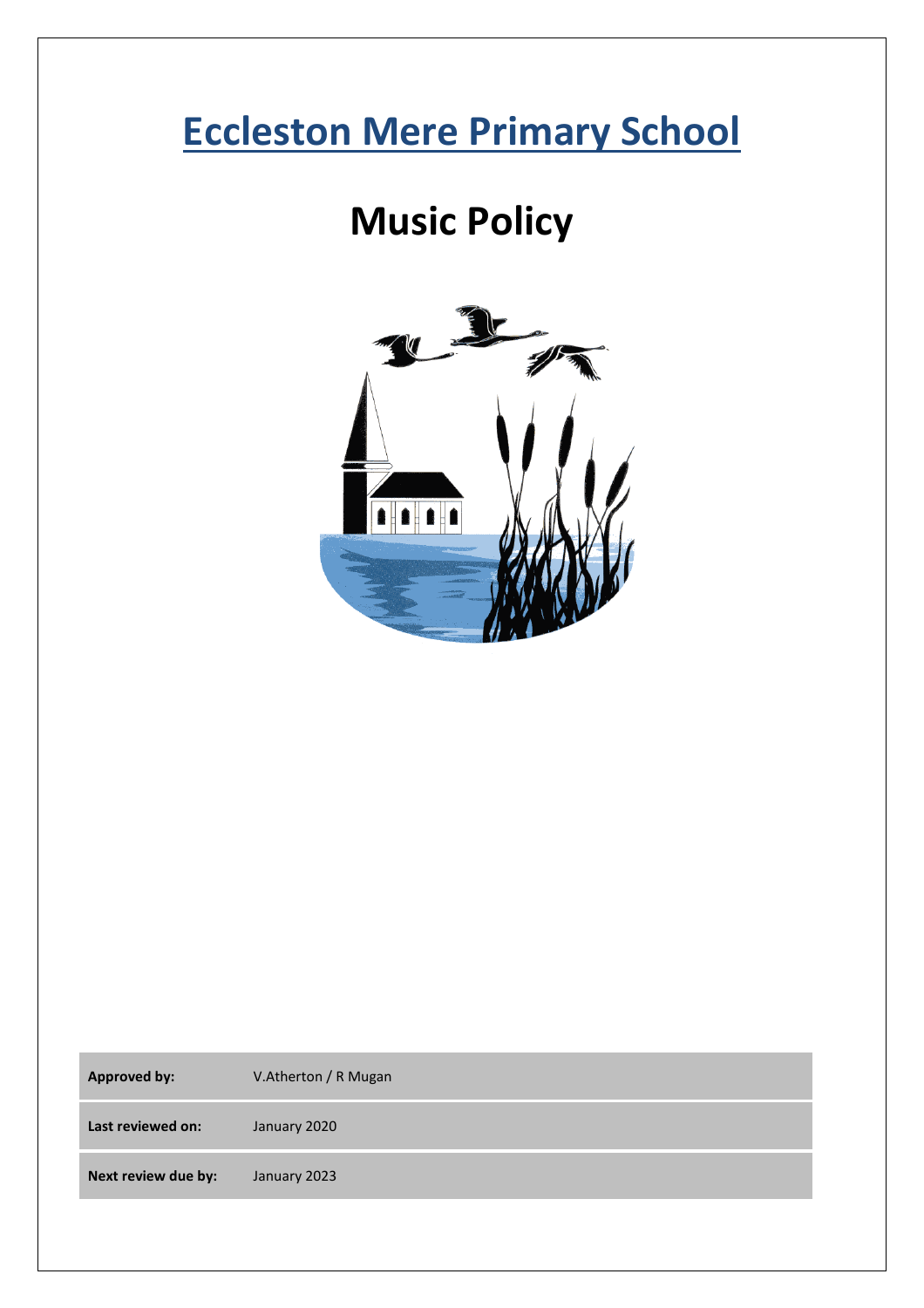# Curriculum Vision Statement

At Eccleston Mere Primary School, we recognise that social, moral, spiritual, and cultural development is central to the education of all pupils and as such, permeates the whole curriculum and ethos of the school.

Our broad and challenging curriculum is designed to enable children to develop interpersonal skills and become resilient learners who think creatively and critically.

Provision is bespoke to our pupils and evolves according to the ever- changing local, national and global landscape. The aim of our curriculum is to develop pupils, who are well-equipped to take their place in society, as citizens of the future.

#### We aim to:

- Promote a love of learning.
- Offer memorable learning experiences that are fun and engaging.
- Develop independence, resilience and confidence within our pupils.
- To tailor our curriculum to make use of our locality, taking pride in the achievements of St. Helens and the landscape that surrounds us.
- Enable children to be creative and think differently.
- Prepare citizens who are ready to take on the challenges of the  $21<sup>st</sup>$  Century.
- Provide expert teaching, set upon a backdrop of our safe, secure learning environment.

At Eccleston Mere, Music education aims to develop aesthetic, sensitivity and creative ability in all pupils. Music is essentially a practical subject. We aim to provide a rich and varied programme including singing, dancing, performing and listening.

#### Subject Specific Intent Statement

Our aim is

- To encourage children to sing with enjoyment and enthusiasm.
- To help children make sense of sounds and music by their own investigation, exploring, experimentation, inventing, practising and selecting.
- To use technical training to develop performing skills, both vocal and instrumental.
- To cultivate listening skills.
- To develop a route through music into the emotions, to touch upon feelings which cannot easily be verbalised.
- To develop a basic understanding of musical notation.
- To develop an awareness of musical traditions and developments at different times and in a variety of cultures.
- To install a life-long love of music which will equip individuals to make choices, to discriminate, to recognise that music offers entertainment and recreation, social activity and a source of pleasure and of solace at different times.

# Effective Teaching

In EYFS, children are given the opportunity to sing familiar songs, to learn about movement and rhythm and to explore the sounds of different instruments.

In KS1, children are encouraged to use their voices expressively and to play musical instruments. They also create, explore and combine sounds.